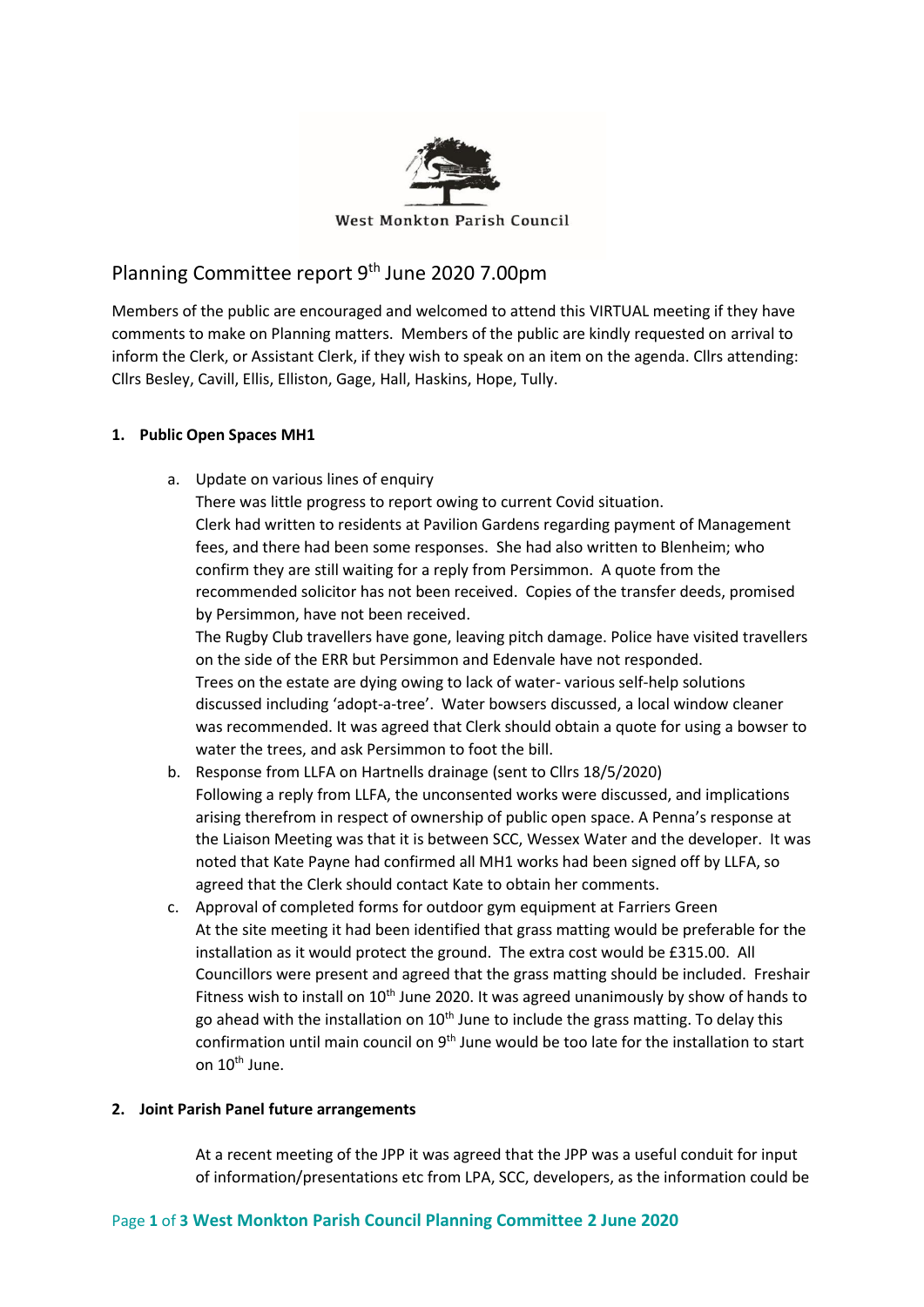delivered once, and both Parishes heard exactly the same information, and responses to questions. Shared responses had proved virtually impossible since the two Neighbourhood Plans were so different in their vision and policies, and the Parish Councils priorities so dissimilar. Accordingly, it was agreed that each Parish would make its own response to information jointly received, but each Parish would share information and responses made with the other.

## **3. Planning applications**

Any applications registered on SWT website up to and including 2/6/2020

- a. Masterplan and Design Guidance for land South of Manor Farm, Langaller. Email seeking comments from Councillors sent on 11/5/2020. Following advice from A Penna at the WM Liaison meeting it was noted that presentations to Exec on 28<sup>th</sup> January would need to be resubmitted to be considered as part of the consultation. It was agreed to collate these responses with the comments on the three parts of the Design Guidance prepared by Thrive. The collated document would be circulated for Councillor comments on Wednesday, comments from Councillors on the final document should be made back to the Clerk, with all copied in, for the document to be finalised and submitted by the closing deadline of June 5th. Councillor comments made at the meeting were included in the revisions.
- b. [Monkton Heathfield: SS1 Policy Area and MH2 Concept Plan and Design Principles](https://democracy.somersetwestandtaunton.gov.uk/documents/s8858/Monkton%20Heathfield%20SS1%20Policy%20Area%20and%20MH2%20Concept%20Plan%20and%20Design%20Principles.pdf) The Report to Exec on 20th May recommends publishing a Framework Plans for the SS1 area as a whole and a Concept Plan for the MH2 area for public consultation in order to provide developers, local residents and businesses the opportunity to comment on the draft proposals. The consultation is not yet live and no end date has been fixed, although A Penna reported the consultation period would be circa 4 weeks.
- c. 48/20/0019 Erection of garage and garden store at The Wagon House, Gotton, Cheddon Fitzpaine. Info sent to Cllrs 19/5/20. Parish Council agreed to support this application.
- d. 48/20/0021 Replacement of timber screen fence at 16 Elms Estate, Monkton Heathfield. Info sent to Cllrs 20/5/20. Parish Council considered the height of the fence in the proposal would be out of keeping for a residential area and disproportionate to the surroundings. It was noted that a fence 4 metres high would require substantial structure to safely support it.
- **e. 48/20/0024 Notified on 3/6/2020. Erection of a single storey extension to the rear of 10 Park Mead, Monkton Heathfield. To confirm response at PC meeting on 9th June 2020.**
- *f.* To note receipt of letters from Enforcement at SWTC:
	- E/0073/48/20 'Town And Country Planning Act 1990 Alleged unauthorised fence adjacent to the highway at The Croft, Yallands Hill, Monkton Heathfield, Taunton, TA2 8NA. The matter will be investigated in accordance with our Planning Enforcement Policy and I will keep you updated of the progress'. The matter has been investigated and a planning application is required for a fence above 1 metre in height. The owner of the fence has been advised to lower the fence to 1 metre, or submit a retrospective planning application.
	- E/0072/48/20 'Town and Country Planning (Control of advertisements) (England) Regulations 2007'. Alleged illegal advertisement at Yallands Hill, Taunton. The matter has been investigated, the developer has been asked to remove the sign.